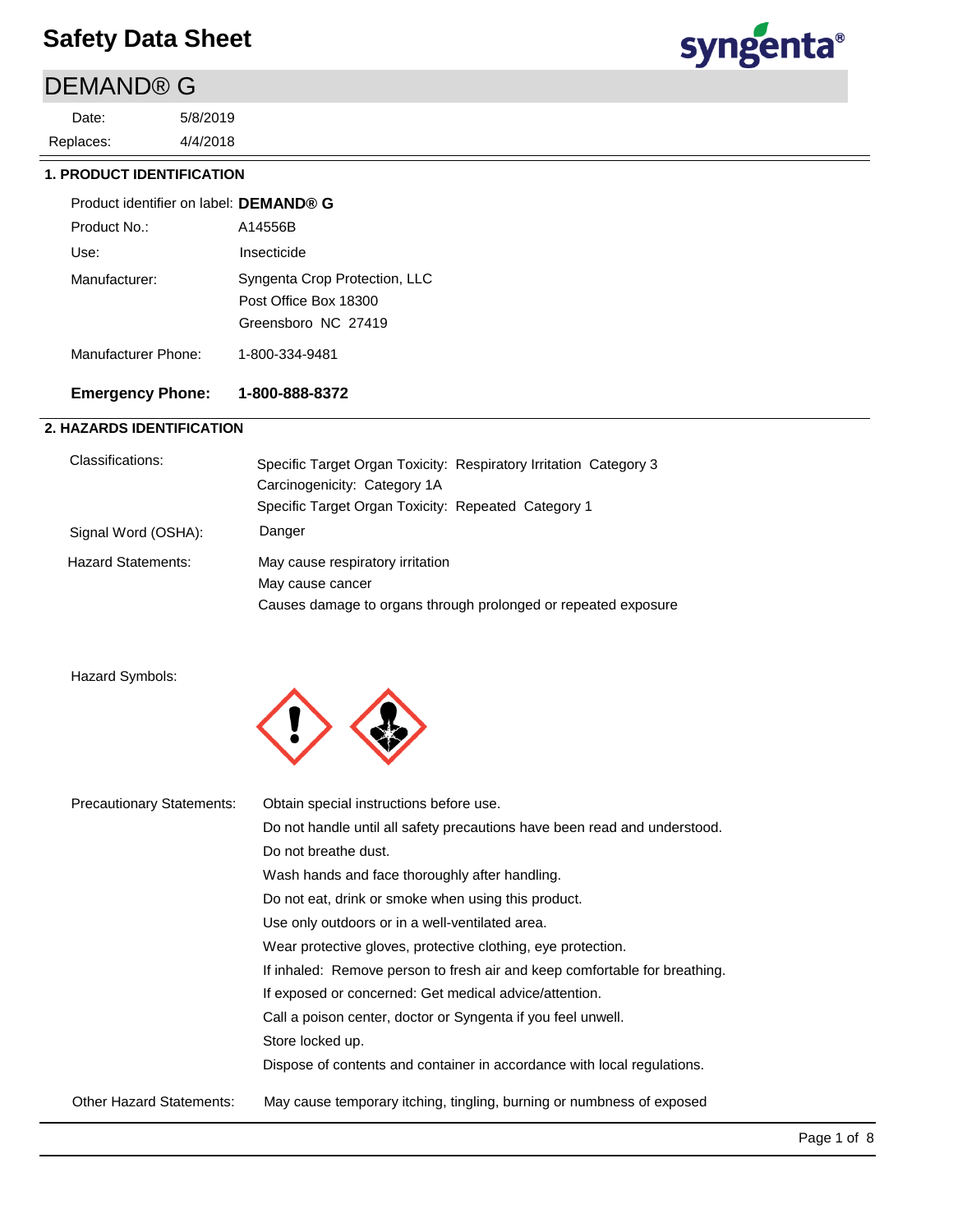### DEMAND® G

Replaces: Date:

4/4/2018 5/8/2019

skin, called paresthesia.

May form combustible dust concentrations in air.

#### **3. COMPOSITION/INFORMATION ON INGREDIENTS**

| <b>Chemical Name</b>                                                                                                                    | Common Name                                 | <b>CAS Number</b> | Concentration       |
|-----------------------------------------------------------------------------------------------------------------------------------------|---------------------------------------------|-------------------|---------------------|
| Crystalline Silica, Quartz and Cristobalite                                                                                             | Crystalline Silica, Quartz and Cristobalite | 14808-60-7        | <b>Trade Secret</b> |
| Tetrahydrofurfuryl Alcohol                                                                                                              | Tetrahydrofurfuryl Alcohol                  | 97-99-4           | <b>Trade Secret</b> |
| $[1a(S*), 3a(Z)]$ -cyano(3-<br>phenoxyphenyl)methyl-3-(2-chloro-3,3,3-<br>trifluoro-1-propenyl)-2,2-<br>dimethylcyclopropanecarboxylate | Lambda-Cyhalothrin                          | 91465-08-6        | 0.045%              |

Ingredients not precisely identified are proprietary or non-hazardous. Values are not product specifications.

#### **4. FIRST AID MEASURES**

Have the product container, label or Safety Data Sheet with you when calling Syngenta (800-888-8372), a poison control center or doctor, or going for treatment.

- If swallowed: Call Syngenta (800-888-8372), a poison control center or doctor immediately for treatment advice. Do not give any liquid to the person. Do not induce vomiting unless told to do so after calling 800-888- 8372 or by a poison control center or doctor. Do not give anything by mouth to an unconscious person. If in eyes: Hold eye open and rinse slowly and gently with water for 15-20 minutes. Remove contact lenses, if Ingestion: Eye Contact:
- present, after 5 minutes, then continue rinsing eye. Call Syngenta (800-888-8372), a poison control center or doctor for treatment advice.
- If on skin or clothing: Take off contaminated clothing. Rinse skin immediately with plenty of water for 15-20 minutes. Call Syngenta (800-888-8372), a poison control center or doctor for treatment advice. Skin Contact:
- If inhaled: Move person to fresh air. If person is not breathing, call 911 or an ambulance, then give artificial respiration, preferably mouth-to-mouth if possible. Call Syngenta (800-888-8372), a poison control center or doctor for further treatment advice. Inhalation:

#### Most important symptoms/effects:

Drowsiness or dizziness

Respiratory irritation

Indication of immediate medical attention and special treatment needed:

There is no specific antidote if this product is ingested.

Treat symptomatically.

Skin contact paresthesia effects (itching, tingling, burning or numbness) are transient, lasting up to 24 hours. Treat symptomatically.

Contains petroleum distillate - vomiting may cause aspiration pneumonia.

#### **5. FIRE FIGHTING MEASURES**

Suitable (and unsuitable) extinguishing media:

Use dry chemical, foam or CO2 extinguishing media. If water is used to fight fire, dike and collect runoff.

Specific Hazards:

During a fire, irritating and possibly toxic gases may be generated by thermal decomposition or combustion.

See also Sec. 7.

**syngenta**®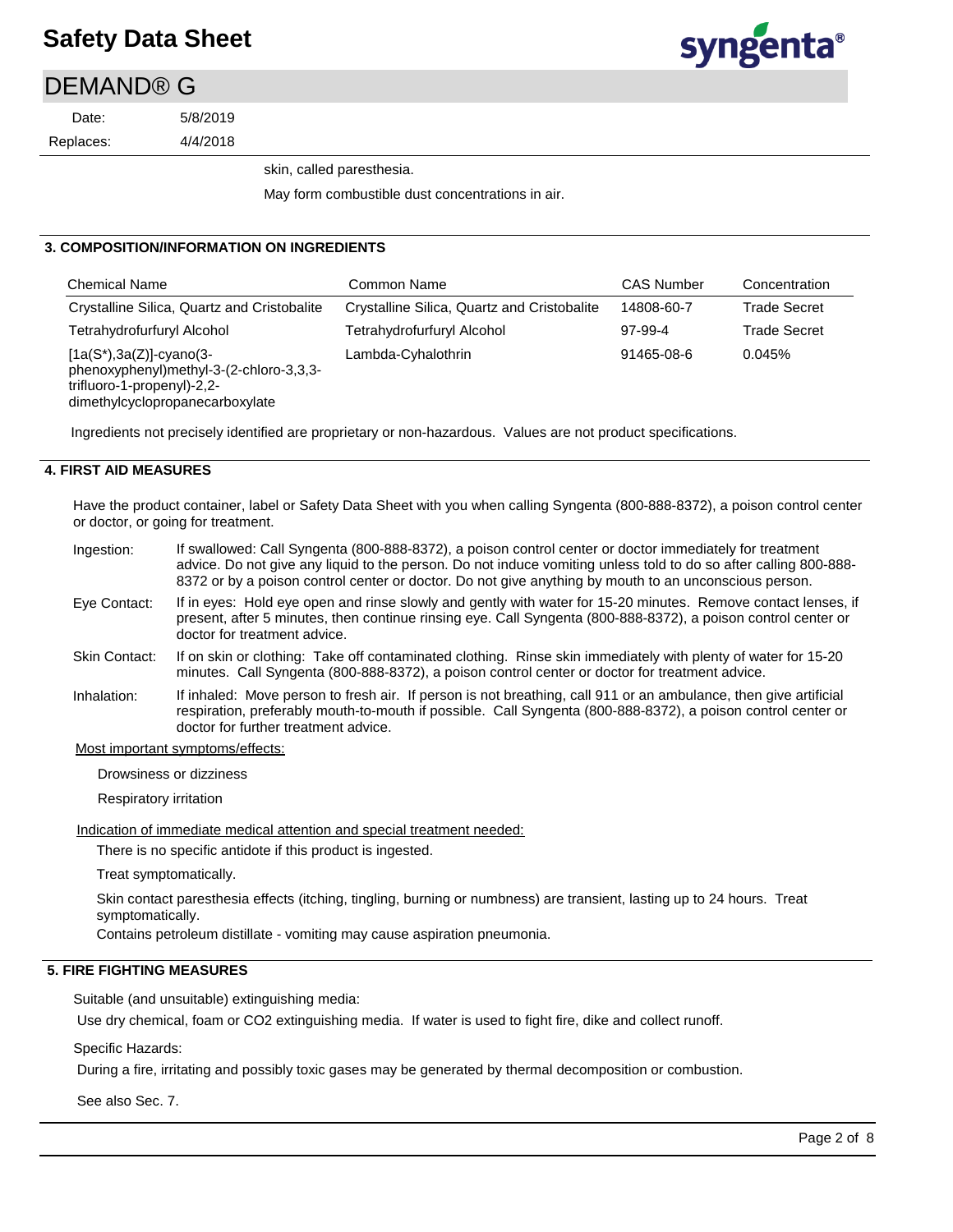# **syngenta**®

# DEMAND® G

4/4/2018 5/8/2019 Replaces: Date:

Special protective equipment and precautions for firefighters:

Wear full protective clothing and self-contained breathing apparatus. Evacuate nonessential personnel from the area to prevent human exposure to fire, smoke, fumes or products of combustion.

### **6. ACCIDENTAL RELEASE MEASURES**

Personal precautions, protective equipment, and emergency procedures: Follow exposure controls/personal protection outlined in Section 8.

Methods and materials for containment and cleaning up:

Control the spill at its source. Contain the spill to prevent from spreading or contaminating soil or from entering sewage and drainage systems or any body of water. Clean up spills immediately, observing precautions outlined in Section 8. Sweep up material and place in a compatible disposal container. Scrub area with hard water detergent (e.g. commercial products such as Tide, Joy, Spic and Span). Pick up wash liquid with additional absorbent and place into compatible disposal container. Once all material is cleaned up and placed in a disposal container, seal container and arrange for disposition.

#### **7. HANDLING AND STORAGE**

Precautions for safe handling:

This material is capable of forming flammable dust clouds in air, which, if ignited, can produce a dust cloud explosion. Flames, hot surfaces, mechanical sparks and electrostatic discharges can serve as ignition sources for this material. Electrical equipment should be compatible with the flammability characteristics of this material. The flammability characteristics will be made worse if the material contains traces of flammable solvents or is handled in the presence of flammable solvents.

Store the material in a well-ventilated, secure area out of reach of children and domestic animals. Do not store food, beverages or tobacco products in the storage area. Prevent eating, drinking, tobacco use, and cosmetic application in areas where there is a potential for exposure to the material. Wash thoroughly with soap and water after handling.

Conditions for safe storage, including any incompatibilities:

Store locked up.

#### **8. EXPOSURE CONTROLS/PERSONAL PROTECTION**

#### **THE FOLLOWING RECOMMENDATIONS FOR EXPOSURE CONTROLS/PERSONAL PROTECTION ARE INTENDED FOR THE MANUFACTURE, FORMULATION AND PACKAGING OF THIS PRODUCT.**

#### **FOR COMMERCIAL APPLICATIONS AND/OR ON-FARM APPLICATIONS CONSULT THE PRODUCT LABEL.**

Occupational Exposure Limits:

| <b>Chemical Name</b>                           | <b>OSHA PEL</b>                                      | <b>ACGIH TLV</b>                              | Other                                         | Source       |
|------------------------------------------------|------------------------------------------------------|-----------------------------------------------|-----------------------------------------------|--------------|
| Crystalline Silica, Quartz and<br>Cristobalite | 10 mg/m <sup>3</sup> /(%SiO2+2)<br>(respirable dust) | $0.025 \text{ mg/m}^3$<br>(respirable silica) | $0.05 \,\mathrm{mg/m^3}$<br>(respirable dust) | <b>NIOSH</b> |
| Tetrahydrofurfuryl Alcohol                     | Not Established                                      | Not Established                               | 0.5 ppm TWA                                   | AIHA         |
| Lambda-Cyhalothrin                             | Not Established                                      | Not Established                               | $0.04$ mg/m <sup>3</sup> TWA<br>(skin)        | Syngenta     |

#### Appropriate engineering controls:

Use effective engineering controls to comply with occupational exposure limits (if applicable).

Individual protection measures:

Ingestion: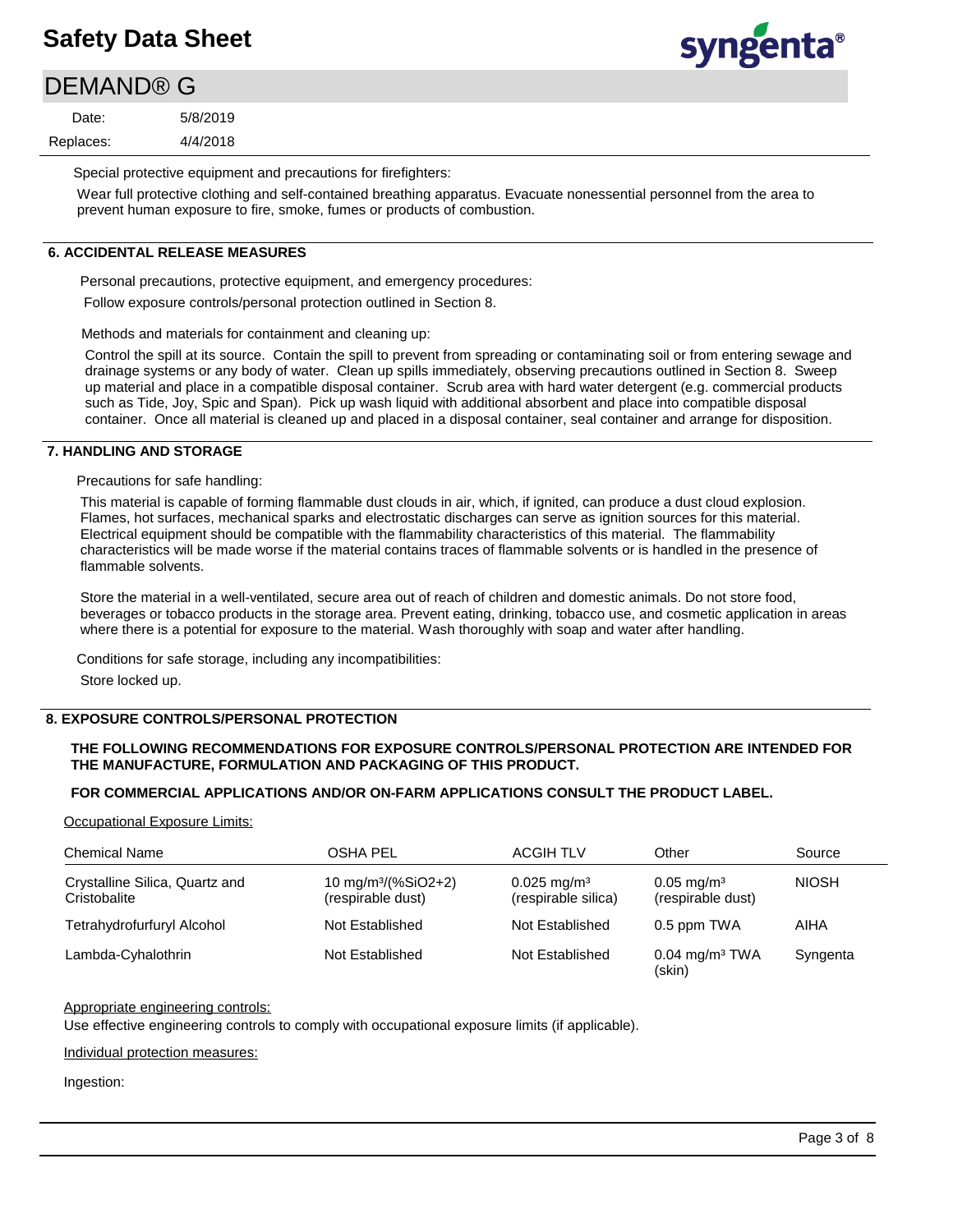# syngenta®

### DEMAND® G

4/4/2018 5/8/2019 Replaces: Date:

> Prevent eating, drinking, tobacco usage and cosmetic application in areas where there is a potential for exposure to the material. Wash thoroughly with soap and water after handling.

#### Eye Contact:

Where eye contact is likely, use dust-proof chemical goggles.

#### Skin Contact:

Where contact is likely, wear chemical-resistant gloves (such as barrier laminate, butyl rubber, nitrile rubber, neoprene rubber, natural rubber, polyethylene, polyvinyl chloride [PVC] or Viton), coveralls, socks and chemical-resistant footwear. Stringent housekeeping measures are necessary to prevent translocation of the material from contaminated work surfaces to uncontaminated surfaces (railings, doors, etc.). Unprotected contact with such translocated material can result in paresthesia effects (see Section 11 of MSDS).

#### Inhalation:

A combination particulate/organic vapor respirator should be used until effective engineering controls are installed to comply with occupational exposure limits, or until exposure limits are established. Use a NIOSH certified respirator with an organic vapor (OV) cartridge or canister with any R, P or HE filter.

Use a self-contained breathing apparatus in cases of emergency spills, when exposure levels are unknown, or under any circumstances where air-purifying respirators may not provide adequate protection.

#### **9. PHYSICAL AND CHEMICAL PROPERTIES**

Odor: Paint Appearance: Brown solid Vapor Pressure: Lambda-Cyhalothrin Solubility (ies): pH: 7.3 (1% in deionized H2O @ 77°F (25°C)) Initial boiling point and boiling range: Not Applicable Melting point/freezing point: Not Available Odor Threshold: Not Available Not Available Flammability: Combustible powder Not Applicable Autoignition Temperature: Not Available Flash Point (Test Method): Flammable Limits (% in Air): Vapor Density: Not Available Relative Density: 47.4 lbs/ft<sup>3</sup> typical @ 68°F (20°C) Decomposition Temperature: Not Available Viscosity: Not Available Partition coefficient: n-octanol/water: Not Available Other: None 1.5 x 10(-9) mmHg @ 68°F (20°C) Lambda-Cyhalothrin 0.004 mg/l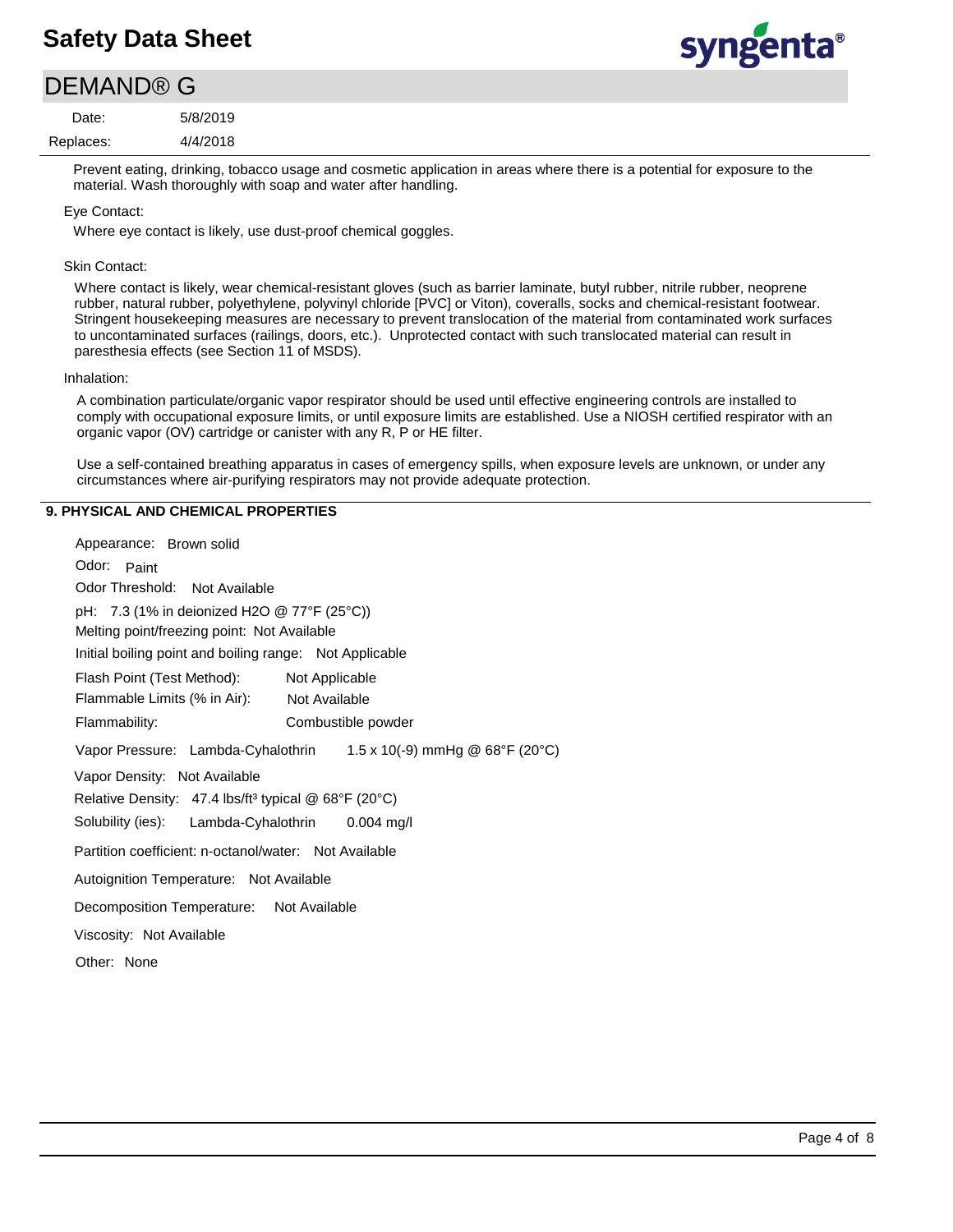### DEMAND® G

4/4/2018 5/8/2019 Replaces: Date:



# **10. STABILITY AND REACTIVITY** Reactivity: Not reactive.

Chemical stability: Stable under normal use and storage conditions.

Possibility of hazardous reactions: Will not occur.

Conditions to Avoid: None known.

Incompatible materials: None known.

Hazardous Decomposition Products: None known.

### **11. TOXICOLOGICAL INFORMATION**

### Health effects information

Likely routes of exposure: Dermal, Inhalation

Symptoms of exposure: Drowsiness or dizziness, Respiratory irritation

| Delayed, immediate and chronic effects of exposure:  Possible carcinogenicity, Drowsiness or dizziness, Respiratory |
|---------------------------------------------------------------------------------------------------------------------|
| irritation                                                                                                          |

#### Numerical measures of toxicity (acute toxicity/irritation studies (finished product))

| Ingestion:                 | Oral (LD50 Female Rat):       | > 5000 mg/kg body weight |
|----------------------------|-------------------------------|--------------------------|
| Dermal:                    | Dermal (LD50 Rat) :           | > 5050 mg/kg body weight |
| Inhalation:                | Inhalation (LC50 Rat):        | Not Available            |
| Eye Contact:               | Minimally Irritating (Rabbit) |                          |
| <b>Skin Contact:</b>       | Non-Irritating (Rabbit)       |                          |
| <b>Skin Sensitization:</b> | Not a Sensitizer (Guinea Pig) |                          |

#### Reproductive/Developmental Effects

Lambda-Cyhalothrin : Not a developmental or reproductive toxicant.

#### Chronic/Subchronic Toxicity Studies

Lambda-Cyhalothrin : Reversible paresthesia (abnormal skin sensation). Reversible clinical signs of neurotoxicity in mammals.

#### **Carcinogenicity**

Lambda-Cyhalothrin : No treatment-related tumors in rats or mice.

| <b>Chemical Name</b>                                                                                                                     | NTP/IARC/OSHA Carcinogen |
|------------------------------------------------------------------------------------------------------------------------------------------|--------------------------|
| Crystalline Silica, Quartz and Cristobalite                                                                                              | IARC 1: ACGIH A2         |
| Tetrahydrofurfuryl Alcohol                                                                                                               | No                       |
| $[1a(S^*)$ , 3a(Z)]-cyano(3-phenoxyphenyl) methyl- No<br>3-(2-chloro-3,3,3-trifluoro-1-propenyl)-2,2-<br>dimethylcyclopropanecarboxylate |                          |
| <b>Other Toxicity Information</b>                                                                                                        |                          |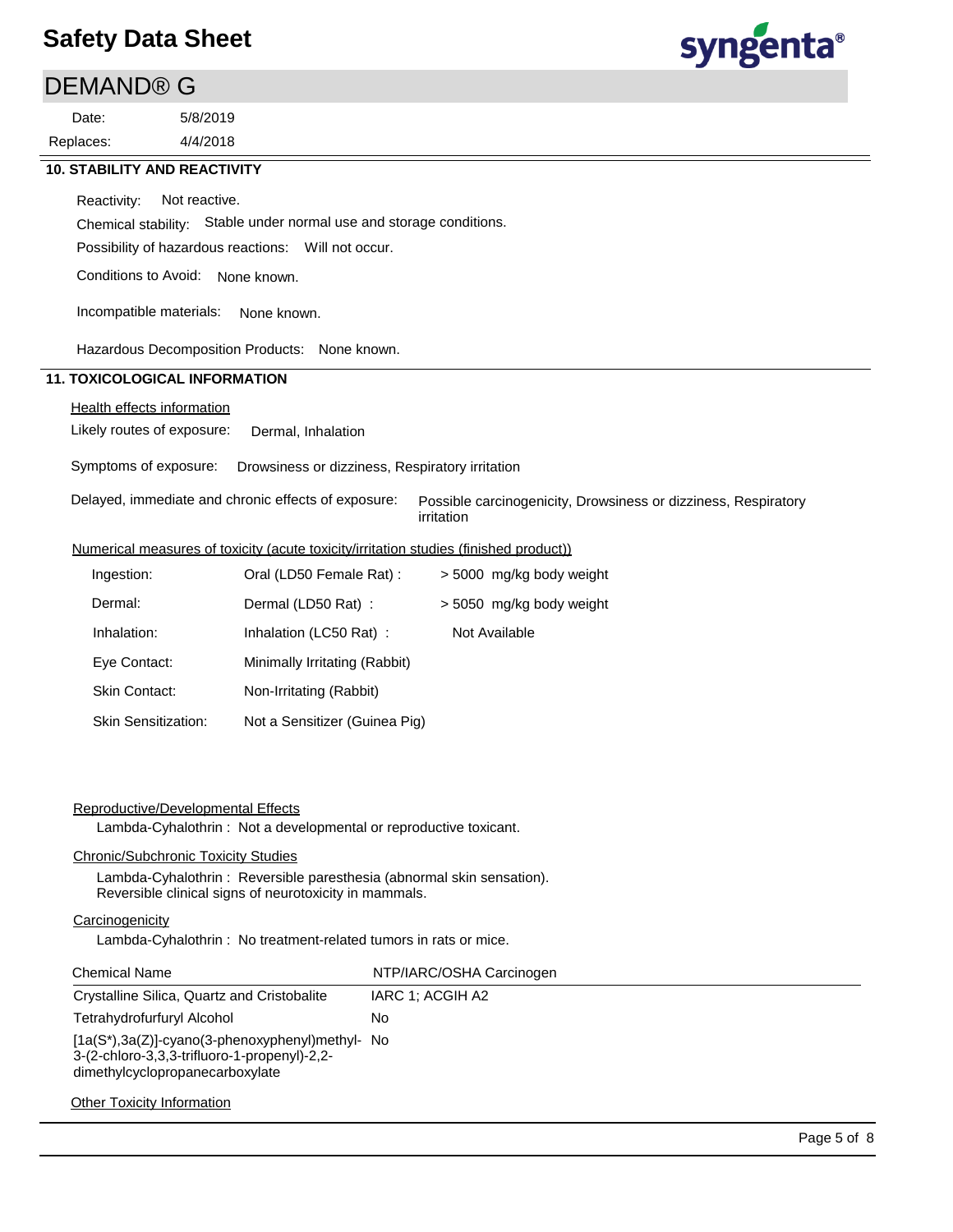# syngenta®

| <b>DEMAND® G</b>                    |                                             |                                                                                                                                                                                                                                                                                                                                                                                                                                                                          |
|-------------------------------------|---------------------------------------------|--------------------------------------------------------------------------------------------------------------------------------------------------------------------------------------------------------------------------------------------------------------------------------------------------------------------------------------------------------------------------------------------------------------------------------------------------------------------------|
| Date:                               | 5/8/2019                                    |                                                                                                                                                                                                                                                                                                                                                                                                                                                                          |
| Replaces:                           | 4/4/2018                                    |                                                                                                                                                                                                                                                                                                                                                                                                                                                                          |
|                                     |                                             | In humans, contact with exposed skin may result in temporary itching, tingling, burning or numbness, called paresthesia.<br>The effect may result from splash, aerosol, or hot vapor contact, or transfer to the face from contaminated gloves and<br>hands. The symptoms normally disappear within 24 hours. Face and genital areas are especially susceptible to this<br>effect. Paresthesia involving the face is also known as "subjective facial sensation" or SFS. |
| <b>Toxicity of Other Components</b> |                                             |                                                                                                                                                                                                                                                                                                                                                                                                                                                                          |
|                                     | Crystalline Silica, Quartz and Cristobalite |                                                                                                                                                                                                                                                                                                                                                                                                                                                                          |
|                                     |                                             | Chronic inhalation exposure to crystalline silica is known to cause silicosis and pulmonary fibrosis in humans.<br>Experimental animals exposed to crystalline silica developed respiratory tract cancers.                                                                                                                                                                                                                                                               |
|                                     | Tetrahydrofurfuryl Alcohol                  |                                                                                                                                                                                                                                                                                                                                                                                                                                                                          |
|                                     | liver and kidney damage.                    | Acute exposure causes slight irritation of the skin. Prolonged exposure may cause mild nervous system effects,                                                                                                                                                                                                                                                                                                                                                           |
| Target Organs                       |                                             |                                                                                                                                                                                                                                                                                                                                                                                                                                                                          |
| <b>Active Ingredients</b>           |                                             |                                                                                                                                                                                                                                                                                                                                                                                                                                                                          |
| Lambda-Cyhalothrin:                 |                                             | Liver, nervous system                                                                                                                                                                                                                                                                                                                                                                                                                                                    |
| Inert Ingredients                   |                                             |                                                                                                                                                                                                                                                                                                                                                                                                                                                                          |
| Cristobalite:                       | Crystalline Silica, Quartz and              | Respiratory tract                                                                                                                                                                                                                                                                                                                                                                                                                                                        |
|                                     | Tetrahydrofurfuryl Alcohol:                 | Skin, central nervous system, liver, kidney                                                                                                                                                                                                                                                                                                                                                                                                                              |

#### **12. ECOLOGICAL INFORMATION**

Eco-Acute Toxicity

Lambda-Cyhalothrin : Fish (Rainbow Trout) 96-hour LC50 0.19 ppb Bird (Mallard Duck) LD50 Oral > 3950 mg/kg Invertebrate (Water Flea) 48-hour EC50 0.04 ppb

Environmental Fate

Lambda-Cyhalothrin :

The information presented here is for the active ingredient, lambda-cyhalothrin. Not persistent in soil or water. Immobile in soil. Sinks in water (after 24 h).

### **13. DISPOSAL CONSIDERATIONS**

#### Disposal:

Do not reuse product containers. Dispose of product containers, waste containers, and residues according to local, state, and federal health and environmental regulations.

Characteristic Waste: Not Applicable

Listed Waste: Not Applicable

### **14. TRANSPORT INFORMATION**

DOT Classification Ground Transport - NAFTA Not regulated

**Comments** 

Water Transport - International Proper Shipping Name: Environmentally Hazardous Substance Solid, N.O.S. (Lambda-Cyhalothrin), Marine Pollutant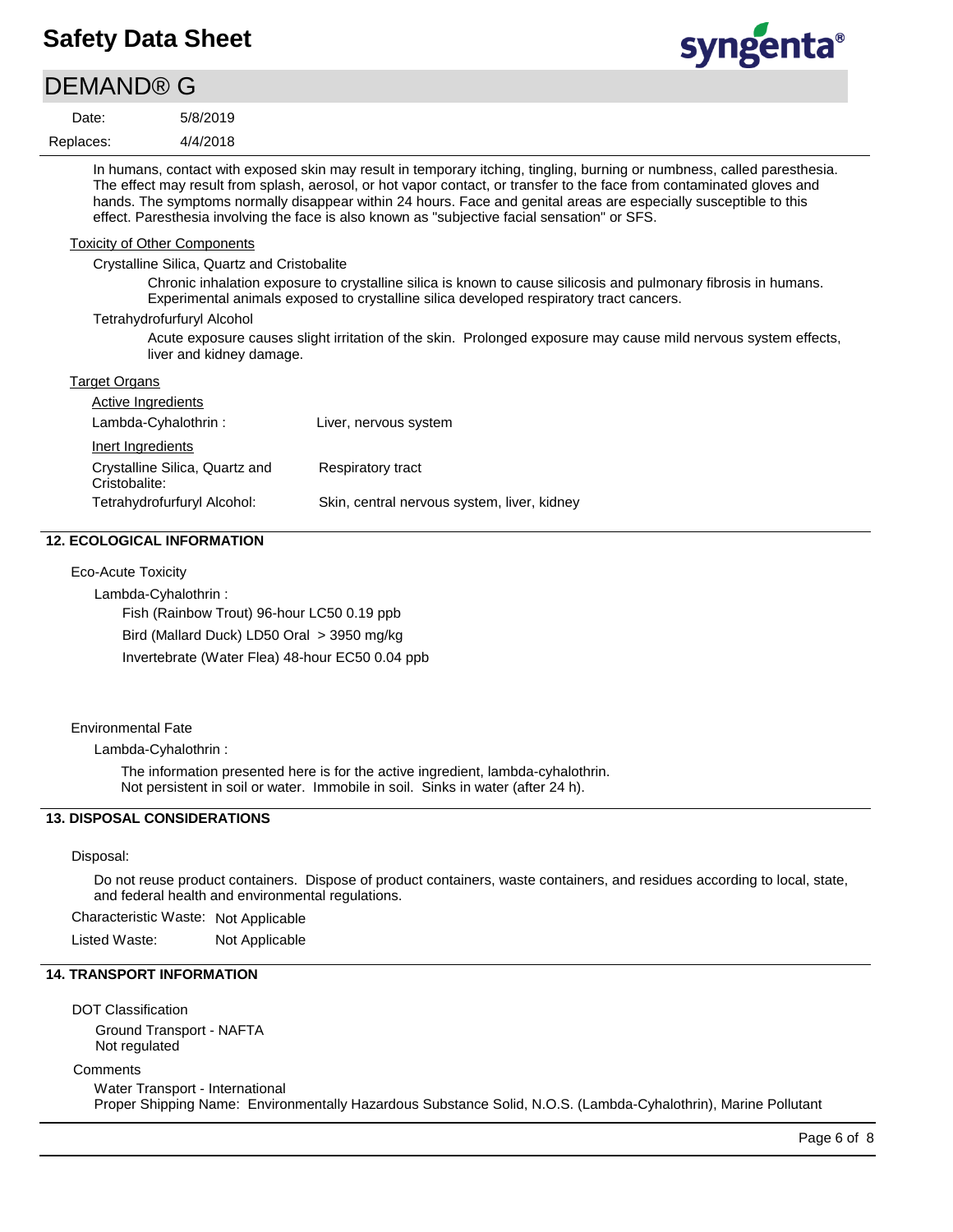### DEMAND® G

Replaces: Date:

4/4/2018 5/8/2019 syngenta®

Hazard Class: Class 9 Identification Number: UN 3077 Packing Group: PG III

Air Transport Proper Shipping Name: Environmentally Hazardous Substance Solid, N.O.S. (Lambda-Cyhalothrin) Hazard Class: Class 9 Identification Number: UN 3077 Packing Group: PG III

### **15. REGULATORY INFORMATION**

#### Pesticide Registration:

This chemical is a pesticide product registered by the Environmental Protection Agency and is subject to certain labeling requirements under federal pesticide law. These requirements differ from the classification criteria and hazard information required for safety data sheets, and for workplace labels of non-pesticide chemicals. Following is the hazard information as required on the pesticide label:

Caution: Causes moderate eye irritation. Avoid contact with eyes, or clothing. Wash hands thoroughly with soap and water after handling and before eating, drinking, chewing gum, using tobacco, or using the toilet.

EPA Registration Number(s):

100-1240

EPCRA SARA Title III Classification:

| Section 311/312 Hazard Classes: | Acute Health Hazard   |
|---------------------------------|-----------------------|
|                                 | Chronic Health Hazard |
|                                 | Fire Hazard           |
|                                 |                       |

Section 313 Toxic Chemicals: None

| CERCLA/SARA 304 Reportable Quantity (RQ):         |
|---------------------------------------------------|
| None                                              |
| RCRA Hazardous Waste Classification (40 CFR 261): |
| Not Applicable                                    |
| <b>TSCA Status:</b>                               |
| Exempt from TSCA, subject to FIFRA                |

#### **16. OTHER INFORMATION**

|                             | <b>HMIS Hazard Ratings</b> |         | ΙO      | Minimal  |  |
|-----------------------------|----------------------------|---------|---------|----------|--|
| 2                           | Health:                    |         |         | Slight   |  |
| 2                           | Flammability:              | 2       |         | Moderate |  |
| 0                           | Reactivity:                |         | 13      | Serious  |  |
| Syngenta Hazard Category: D |                            |         | Extreme |          |  |
|                             |                            | $\star$ | Chronic |          |  |
|                             |                            |         |         |          |  |

For non-emergency questions about this product call: